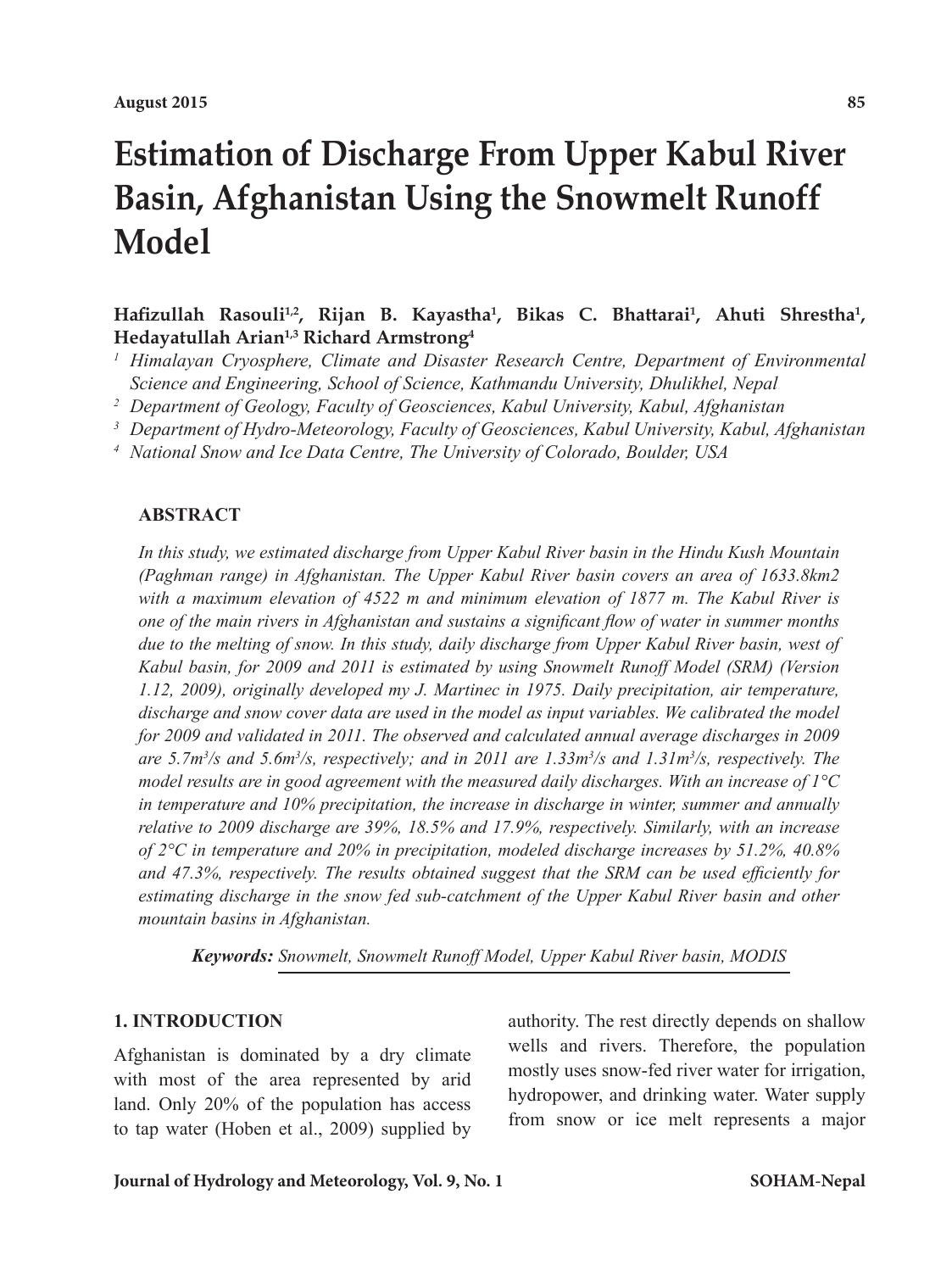contribution to discharge during the summer months. Consequently, a shortage of snow and ice in mountain regions might have far-reaching economic, ecological and societal implications. Runoff due to snowmelt from mountain regions is important for a sustained water supply (Nestler et al., 2014). Snow is thus an important water resource, because unlike rainfall, it is released gradually in the form of melt water over a long period (Hatta et al., 1995) and provides sustained flow during dry seasons to fulfill the water requirements. The presence of snow in a basin strongly affects the moisture that is stored at the surface and is available for future runoff (Tahir et al., 2011).

The hydrology of mountainous regions is largely dependent on the climatic conditions of the region, as mountains usually receive large amounts of precipitation, which may be stored in the form of snow (e.g. Upper Kabul River basin, Afghanistan). Mountains also represent unique areas for the detection of climatic change and the assessment of climate-related impacts (Beniston, 2003). The complexity and mutual inter-dependency of mountain environmental and socio-economic systems pose significant problems for climate impact studies (Diaz et al., 1997). Climate change is expected to contribute to the increased variability of river runoff due to changes in the timing and intensity of precipitation, as well as the melting of snow. Runoff will initially increase as snowmelts and will then decrease after the snowmelt is completed (Fang & Pomeroy, 2007). The detailed investigation of snow and ice processes or their relevance to climate has taken place only in limited areas of the Himalayan and other high ranges (Dahri et al., 2011). The limited study in the Himalayan and other high ranges indicating the clear gap in knowledge of economic impacts of climate change (Gautam

**Journal of Hydrology and Meteorology, Vol. 9, No. 1 SOHAM-Nepal**

et al., 2013). This knowledge gap persists in the Hindu-Kush of Afghanistan as well.

In this study, the SRM is used for estimating discharge in the context of climate change in mountain catchments (Martinec et al., 1975; Ma et al., 2013). This is complicated due to the large climatic variability and the dynamic response of snowmelt runoff. The SRM is an appropriate tool, for estimating discharge in the region with limited data and successfully tested by the World Meteorological Organization with regard to runoff simulation (WMO, 1986). Snowmelt runoff varies with day-to-day variation in hydro-meteorological conditions of the basin (MacDonald et al., 2009). Therefore, model structure for the forecast of snowmelt on the short-term basis becomes most useful in efficient management and planning of water resources (Dey & Rango, 1989). The SRM requires less data for daily simulation than other hydrological models (Abudu et al., 2012) so it is appropriate to use it in the upper Kabul River basin where there is limited data. This model estimates snow and ice melt and its relative contribution to the basin runoff from daily air temperature and precipitation. The main aim of this study is to simulate the daily discharge from the snow cover area of Upper Kabul River basin in Afghanistan by applying SRM.

### **2. STUDY AREA**

This study is carried out on Upper Kabul River basin (Figure 1) which is also a sub-basin of Kabul River basin and includes the headwaters of it. It starts from 80 km west of Kabul city, from Paghman mountain range (Sanglakh mountains region) and belongs to the Hindu-Kush Mountains range in Afghanistan. Its total basin area is 1630.8km2. The elevation of Tangi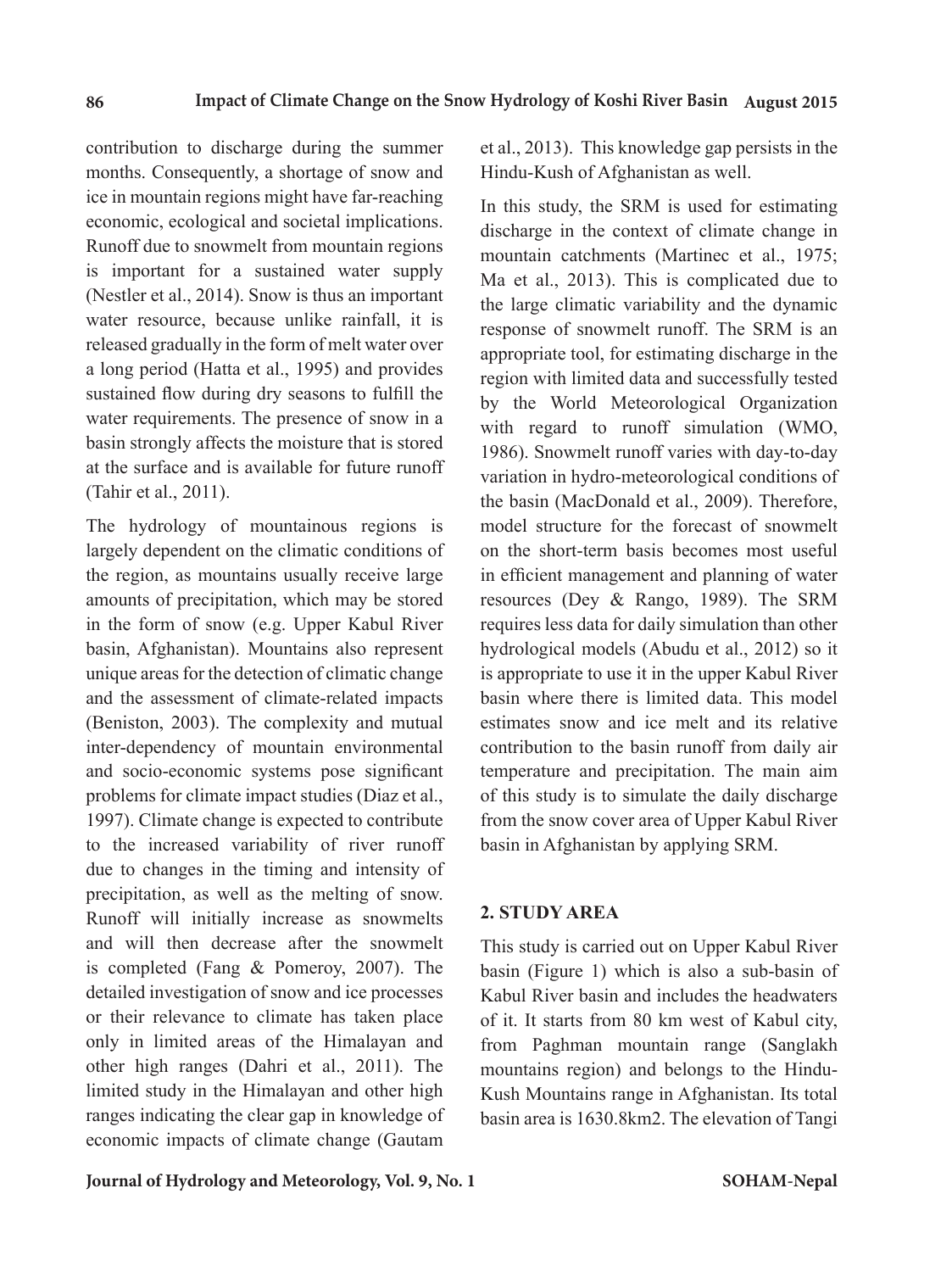

**Figure 1: Location map of Upper Kabul River basin, Afghanistan**

Saedan hydrological station at Mt. Sanglakh is 1869 m a.s.l.

We used discharge data from the Tangi Saedan hydrological station  $(34.857<sup>o</sup> N, 69.077<sup>o</sup> E)$ . The maximum monthly mean discharge at this station was  $34.36$  m<sup>3</sup> s<sup>-1</sup> in April 2012 based on the observed data from June 2008 to September 2013. The annual mean discharge for the year 2009 and 2011 are 5.6 and 1.31  $\text{m}^3 \text{s}^{-1}$ .

Similarly, we used temperature and precipitation data from Qalay Malak station. The observed precipitation data from June 2008 to October 2013 at this station shows a maximum of 147.18 mm in February 2013. Similarly, the maximum and minimum temperature recorded are 23.46  $\rm{°C}$  (July 2008) and -6.60  $\rm{°C}$  (February 2012), respectively. For the linear extrapolation of temperature lapse rate, data from 2009 to 2013 of Banda Qargha and Qalay Malak meteorological stations are averaged for each month (Table 2).

# **3. MODEL DESCRIPTION AND DATA**

The SRM is designed to simulate and forecast daily stream flow in mountain basins where snowmelt is a major runoff contributor. Recently, it has also been applied to evaluate the effect of climate change on seasonal snow cover and runoff (Rango et al., 2008).

# 3.1 Snowmelt Runoff Model (SRM)

In this study, we used Snowmelt Runoff Model (SRM) to simulate the snowmelt runoff in the study basin, as it requires limited data. The SRM model developed by J. Martinec in 1975 is a conceptual, deterministic and degree-day based model that estimates snowmelt as a linear function of average air temperature for periods of a day or longer. The SRM estimates snowmelt, superimposes it on calculated recession flow, and transforms it into daily discharge from the basin using equation (1) given by Martinec et al. (2008): rainfall-contributing area, and lag time are the eight model parameters (Table 2).

$$
Q_{n+1} = [C_{Sn}a_n(T_n + \Delta T_n)S_n + C_{Rn}P_n] + \frac{A.1000}{86400}(1 - K_{n+1}) + Q_n K_{n+1} \dots \dots \dots \dots \dots (1)
$$

Where,  $Q_n$  is discharge on day n (m<sup>3</sup> s<sup>-1</sup>),  $C_s$ and  $C_R$  refers to runoff coefficient expressing the loss as a ratio for snowmelt and rain, respectively,  $a_n$  is degree-day factor (cm  ${}^{\circ}C^{-1}$  d<sup>-1</sup>) indicating the snowmelt depth resulting from 1 degree-day temperature increase. T is number of degree-days ( $\degree$ C d),  $\Delta$ T is the adjustment using a temperature lapse rate to extrapolate the temperature from the station to the average hypsometric elevation of the basin or zone  $({}^{\circ}C)$ d), S is ratio of the snow cover to the total area, and P is precipitation contributing to runoff (cm). A preselected threshold temperature,  $T_{CRTP}$ determines whether the precipitation is rainfall and the contribution to discharge is immediate. If precipitation is determined by  $T_{\text{CRT}}$  to be new snow, it is kept as storage over the hitherto snow free area until melting conditions occur, where A is area of the basin or zone  $(km^2)$ . K is the Recession coefficient indicating the decline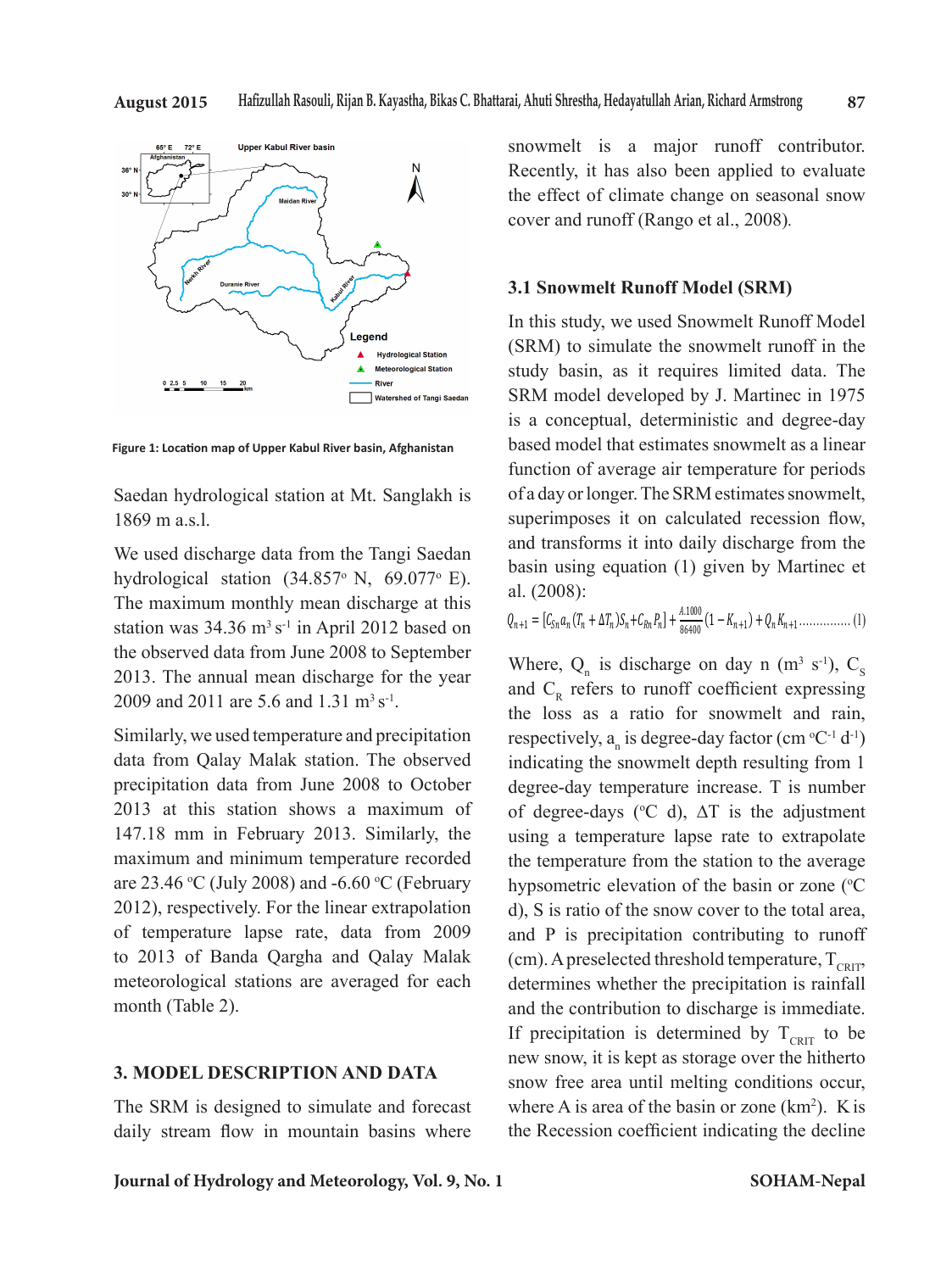of discharge in the period without snowmelt or rainfall, where  $K = \frac{Q_{n+1}}{Q}$  $Q_n$  and n is the sequence of days during the discharge computation period. Equation (1) is written for a time lag between the daily temperature cycle and the resulting discharge cycle of 18 hours. In this case, the number of degree-days measured on the nth day corresponds to the discharge on the n+1 day. Various lag times can be introduced by a sub-routine, using  $\frac{10000}{256488}$ 86400 = as the conversion from depth (cmkm2 d<sup>-1</sup>) to discharge (m<sup>3</sup> s<sup>-1</sup>). In the SRM, T, S and P are variables to be measured each day, while  $C_{\rm s}$ ,  $C_{\rm R}$ , the lapse rate to determine  $\Delta T$ ,  $T_{CRT}$ , k and the lag time are parameters which are characteristic for a given basin or, more generally, for a given climate.

# **3.2 Basin characteristics**

Areas of basin and elevation zones are determined by using Digital Elevation Model (DEM) of the study basin. In this study, DEM of 30 m resolution is downloaded from the

**Table 2. Calibrated model parameters for 2009**

| Journal of Hydrology and Meteorology, Vol. 9, No. 1 | SOHAM-Nepal |
|-----------------------------------------------------|-------------|
|                                                     |             |

**Table 1. Elevation zone, elevation range, mean elevation and zonal area for the ten elevation zones of the Upper Kabul River basin**

| <b>Elevation</b> | <b>Elevation</b><br>Mean |                | <b>Zonal</b>       |  |
|------------------|--------------------------|----------------|--------------------|--|
| Zone             | range                    | elevation of   | area               |  |
|                  | (m a.s.l)                | zone (m a.s.l) | (km <sup>2</sup> ) |  |
| A                | 1877 - 2141              | 2079           | 48.6               |  |
| B                | 2141 - 2405              | 2402           | 306.8              |  |
| C                | 2405 - 2670              | 2664           | 352.7              |  |
| D                | 2670 - 2934              | 2929           | 272.2              |  |
| E                | 2934 - 3198              | 3194           | 227.5              |  |
| F                | 3198 - 3462              | 3459           | 183.8              |  |
| G                | 3462 - 3726              | 3722           | 131.9              |  |
| H                | 3726 - 3991              | 3987           | 77.6               |  |
| I                | 3991 - 4255              | 4262           | 26.9               |  |
| J                | 4255 - 4519              | 4422           | 2.8                |  |

USGS (http://gdex.cr.usgs.gov/gdex/) and used for differentiating the study area into different elevation zones. The study area is divided into ten elevation zones with an altitude difference of 264 m between each zone (Table 1). The areaelevation curve and zonal mean hypsometric elevation is derived from the DEM (Figure 2).

| Date       | Monthly lapse<br>rate ( $°C/100m$ ) | $T_{\text{CRIT}}$<br>$({}^{\circ}C)$ | $a_n$ (cm/°C/<br>day) | Lag<br>Time<br>(hour) | $C_{\rm s}$ | $\mathbf{C}_{\text{\tiny R}}$ | <b>RCA</b> | Χ<br>Coeffi. | Y Coeffi. |
|------------|-------------------------------------|--------------------------------------|-----------------------|-----------------------|-------------|-------------------------------|------------|--------------|-----------|
| Jan        | 0.359                               | $\overline{2}$                       | 0.9                   | 12                    | 0.129       | 0.3                           | 1          | 0.861        | 0.097     |
| Feb        | 0.399                               | $\overline{2}$                       | 0.6                   | 12                    | 0.129       | 0.3                           |            | 0.861        | 0.097     |
| Mar        | 0.680                               | $\overline{2}$                       | 0.9                   | 12                    | 0.129       | 0.3                           |            | 0.861        | 0.097     |
| Apr        | 0.705                               | $\overline{2}$                       | 0.9                   | 12                    | 0.129       | 0.3                           |            | 0.861        | 0.097     |
| May        | 0.556                               | $\overline{2}$                       | 0.9                   | 12                    | 0.129       | 0.3                           |            | 0.861        | 0.097     |
| Jun        | 0.574                               | $\overline{2}$                       | 0.12                  | 12                    | 0.129       | 0.3                           | 1          | 0.861        | 0.097     |
| July       | 0.627                               | $\overline{2}$                       | 0.12                  | 12                    | 0.129       | 0.3                           |            | 0.861        | 0.097     |
| Aug        | 0.495                               | $\overline{2}$                       | 0.12                  | 12                    | 0.129       | 0.3                           |            | 0.861        | 0.097     |
| Sep        | 0.572                               | $\overline{2}$                       | 0.12                  | 12                    | 0.129       | 0.3                           | 1          | 0.861        | 0.097     |
| Oct        | 0.361                               | $\overline{2}$                       | 0.12                  | 12                    | 0.129       | 0.3                           | 1          | 0.861        | 0.097     |
| <b>Nov</b> | 0.260                               | $\overline{2}$                       | 0.12                  | 12                    | 0.129       | 0.3                           | 1          | 0.861        | 0.097     |
| Dec        | 0.279                               | 2                                    | 0.6                   | 12                    | 0.129       | 0.3                           |            | 0.861        | 0.097     |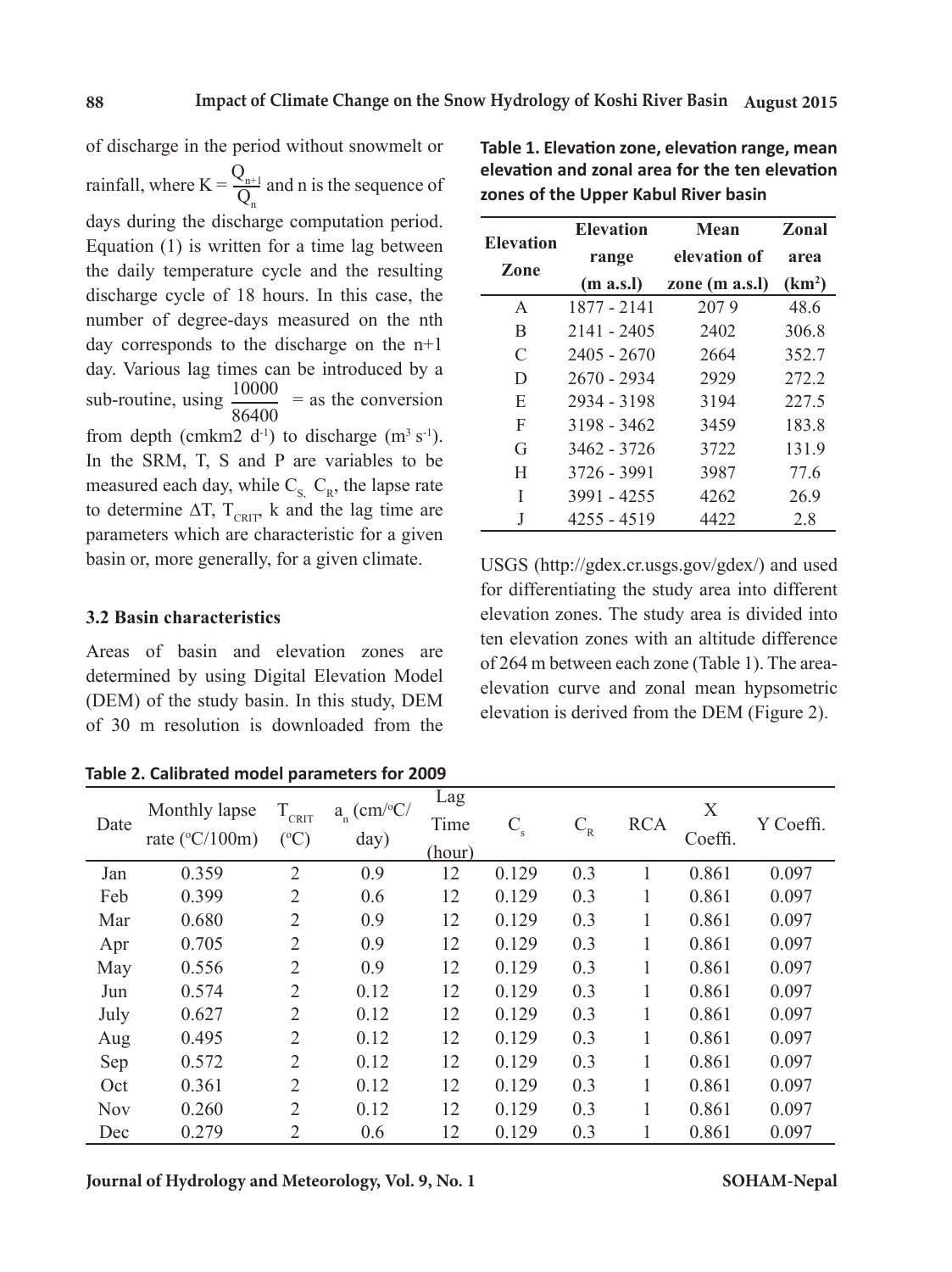

The positive degree-days are used to compute adjustment value of degree-days for each  $\mathbb{R}^n$ elevation zone is computed as: **3.3 Model variables** 

$$
\Delta T = \Upsilon \cdot (h_{st} - \bar{h}) \cdot \frac{1}{100} \dots \dots \dots \dots \dots \dots \dots \dots \tag{2}
$$

and  $\overline{h}$  is mean height of the respective zone. respective zone,  $Y$  ( $°C$  per 100 m) is temperature

**Example 12.3.3.2 Precise rate is the altitudinal variation** of the electronic the base station, and *Precise* precipitation in this study by increasing format along with corresponding metadata using the same precipitation of Qalay Malak 1200 km tiles of 500 m spatial resolution and station below 4000 m a.s.l. During snowmelt daily temporal data gridded in a sinusoidal map two forms, rain or snow. A critical temperature is using WGS 1984 UTM ZONE 42N. The Upper incorporated to decide whether the precipitation Kabul River basin area delineated respectively. **3.3.2 Precipitation** precipitation in this study by increasing precipitation by 20% above 4000 m a.s.l. and using the same precipitation of Qalay Malak station below 4000 m a.s.l. During snowmelt season, precipitation usually occurs in one of event will be as rain or snow.

### **3.3.3 Snow covered area**

The snow-covered area is an input variable in the SRM. For this research, Moderate Resolution Imaging Spectroradiometer (MODIS) Snow Cover Daily L3 Global Grid containing snow cover data (Hall et al., 2006) in HDF-EOS



**3.3.2 Precipitation**<br>in 2009 in 2009 **Figure 3: Extremes of Upper Kabul River basin snow covered area in 2009**

a. Such a precipitation usually of the study of the study of the study of the study of two forms, rain or snow  $\frac{1}{2}$  and  $\frac{1}{2}$  from this image to assess the percentage of  $\frac{1}{2}$ snow cover the means of the precipitation event will be assumed to decide whether the precipitation event will be assumed area snow cover. We calculated snow-covered area are used. MOD10A1 consists of 1200 km by projection. We projected the MODIS images using WGS 1984 UTM ZONE 42N. The Upper Kabul River basin area delineated based on the extent of the study basin area and then extracted for ten different altitudinal zones. We found that the percentage of annual average snow cover for the study area in 2009 and 2011 were 27% and 15%, respectively. The snow-covered area for 2009 is shown in Figure 3.

### **Journal of Hydrology and Meteorology, Vol. 9, No. 1**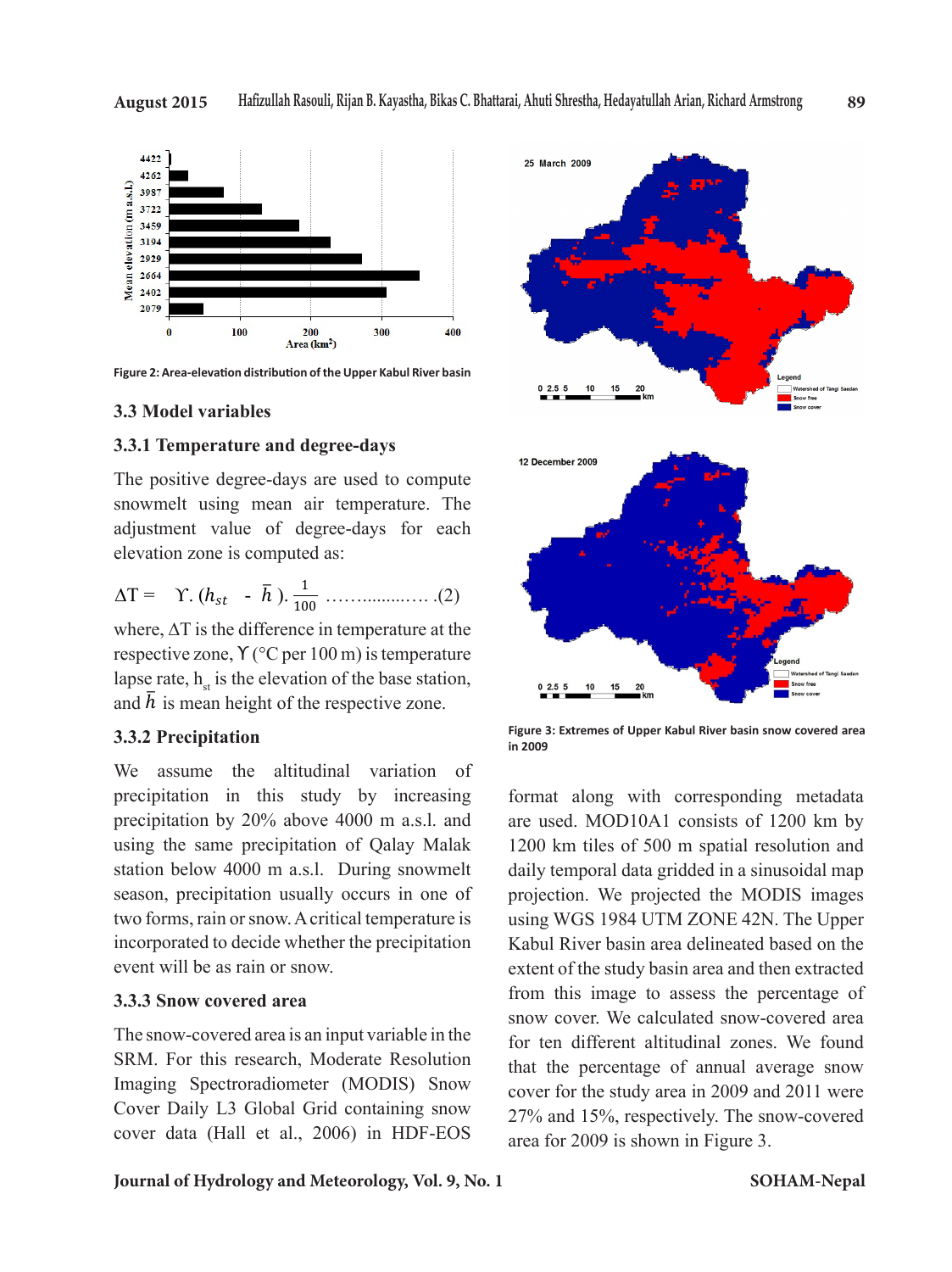# 3.4 Model parameters

#### **3.4.1 Runoff coefficient 3.4 Model parameters**

The SRM accepts separate values of the runoff coefficient for snow  $(Cs)$  and rain  $(C_R)$ , because the runoff coefficient is usually different for  $\frac{1}{\pi}$  rainfall is added to runoff due snowmelt and rainfall and this allows the run the entire basin. In the runoff coefficient for some coefficient for the run in the run in the run in the run in the run in the run in the run in the run in the run in the run appropriate value to be used. The following  $(Table 2)$  is used for R equations are used to calculate Cs and Cr: The following equations are used to calculate Cs and Cr: <sup>1</sup>  $\frac{1}{2}$  approximations are used to calculate Cs and Cr:

$$
Cs = \frac{\text{Volume of snowmelt.}}{\text{Total volume of snow melt}} \dots \dots \text{ (3)}
$$
\n3.4.5 **Recession coefficient (k)**

\n3.4.5 **Recession coefficient (k)**

 $\sum_{R}$  Total volume of rain  $\sum_{R}$  historical discharged  $C_R = \frac{\text{volume of rain}}{\text{Total volume of rain}} \dots (4)$  Recession coefficient.

study are shown in Table 2.  $\qquad \qquad \text{coeffi}$ The calibrated values of Cs and  $C_R$  used in this on day n

#### **3.4.2 Degree-day factor (a) 3.4.2 Degree-day factor (a) 3.4.2 Degree-day factor (a)**

The degree-day factor in SRM is the key discharge data as show parameter for calculating snowmelt of water (cm day<sup>-1</sup>) is calculated using the  $K_{n+1} = X \cdot Q_n$ . In this study the value of the value of the value of the value of the value of the value of the value of the value of the value of the value of the value of the value of the value of the value of the value of the value of parameter for calculating snowmelt expressed as depth of water. Snowmelt (M) in depth  $\mathbf{k}_{\text{tot}} = \mathbf{x} \ \mathbf{0}^{-y}$ following equation: Where x and y are two constants. For the following equation:

$$
M = a_n \times T \dots \dots \dots \dots \dots \dots \dots \dots \quad (5)
$$

**3.4.3 Critical temperature and temperature lapse rate** degree-day factors, which is given in Table 2. taken from Dey et al., (1989). We calibrated In this study the value of degree-day factors are

# **3.4.3 Critical temperature and temperature lapse rate**

Critical temperature is an important parameter in SRM. It is usually higher than the freezing point and diminishes to close to  $0^{\circ}$ C as the snowmelt season progresses. In this study, we calibrated critical temperature (Table 2).

# **3.4.4 Rainfall Contributing Area (RCA)**

The RCA is a parameter used in SRM to determine whether runoff from rainfall is added to runoff due to snowmelt either from snow free

snowmelt and rainfall and this allows the the entire basin. In the present study option 1 area only (option 0) or from the entire basin or zonal area (option 1). If option 0 is set in SRM simulation, runoff from rainfall is added to The RCA is a parameter unoff due to snow melt only from the snow free  $\frac{\text{area}}{\text{area}}$  area; otherwise, if option 1 is set, runoff from the entire basin or from the entire basin or from the entire basin or from the entire basin or from the entire basin or from the entire basin or from the ent rainfall is added to runoff due to snowmelt from  $wing$  (Table 2) is used for RCA which means the runoff from rainfall is added to runoff due to snowmelt. added to the entire basin option the entries option of the present study of  $\mathcal{L}$ 

 $\mathcal{L}$  apressed equation (Martinec et a  $T = 2\epsilon$  is the key parameter (a) can be obtained by the analysis of historical pressed equation (Martinec et al., 2008): Recession coefficient (k) is determined through **3.4.5 historical discharge data where the observed** stream flow on day  $n+1$  is divided by discharge on day n ( $k = Q_{n+1}/Q_n$ ). The SRM uses x and y  $\frac{1}{\sqrt{1+\frac{1}{n}}}$  coefficients to estimate the recession coefficient using Equation 6. The recession coefficient key discharge data as shown in the following

$$
k_{n+1} = x \cdot Q_n^{-y} \dots \dots \dots \dots \dots \dots \dots \quad (6)
$$

determination of x and y, daily discharge on the figure 3. For the figure 3. For the figure 3. For the figure 3. For the figure 3. For the figure 3. For the figure 3. For the figure 3. For the figure 3. For the figure 3. F Example 18 the following day  $Q_{n+1}$ , as illustrated in Figure rated 3. For the Upper Kabul River basin the daily ture lower line of all plotted points is considered to indicate the recession coefficient  $(k)$  value. The estimated values of  $r$  and  $s$  for each map the recession a given day,  $Q_n$  is plotted against the value on discharge plotted is from 2008 to 2013. The estimated values of x and y for each month are

follows:  $\frac{1}{2}$  and  $\frac{1}{2}$  and  $\frac{1}{2}$  and  $\frac{1}{2}$  and  $\frac{1}{2}$  and  $\frac{1}{2}$   $\frac{1}{2}$  and  $\frac{1}{2}$  and  $\frac{1}{2}$  and  $\frac{1}{2}$  and  $\frac{1}{2}$  and  $\frac{1}{2}$  and  $\frac{1}{2}$  and  $\frac{1}{2}$  and  $\frac{1}{2}$  and  $\frac{1}{$  $\frac{1}{\pi}$  the issue is in the issue is  $\frac{1}{\pi}$ and  $k_2 = 1$  for  $Q_2 = 0.03$  m<sup>3</sup> s<sup>-1</sup>. According to the shown in Table 2. Based on the relation  $k = \frac{Q_{n+1}}{Q_{n+1}}$  $Q_{n}$ , it is derived that  $k_1 = 0.553$  for  $Q_1 = 12.7$  m<sup>3</sup> s<sup>-1</sup> equation (6), it follows:  $x = 0.86$  and  $y = 0.097$ , the recession equation for the Upper Kabul River basin using the lower envelope line is:

 $k_{n+1} = 0.86 Q_n^{-0.097} \dots (7)$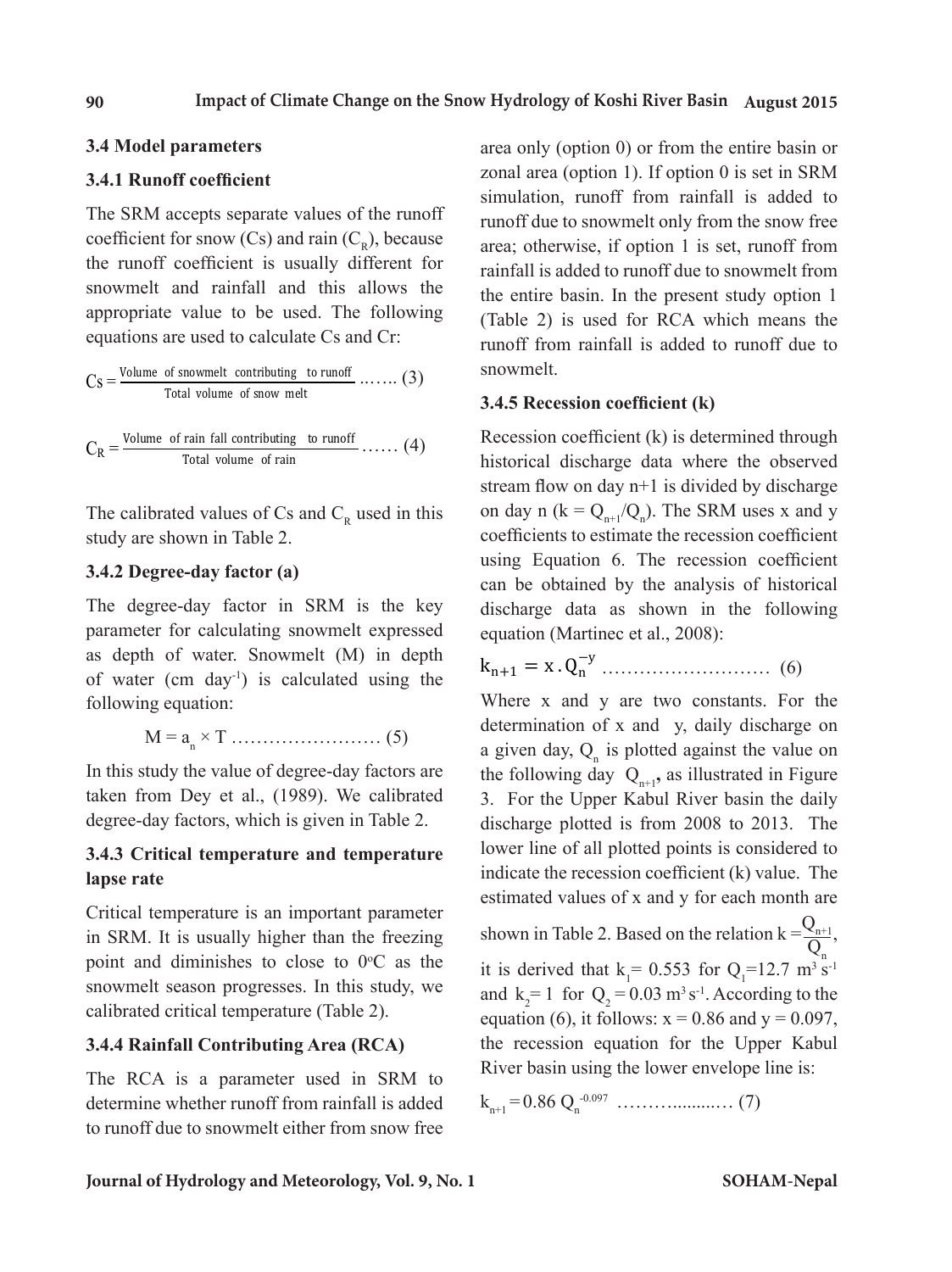### **4. RESULTS AND DISCUSSION**

### **4.1 Model calibration and validation**

The SRM is calibrated for 2009 with the above parameters. After calibrating the model, model accuracy is evaluated by calculating the coefficient of determination  $(R^2)$  and volume difference. Figure 4a shows the calculated and observed hydrographs for the calibration period of 2009. There is a statistically significant relationship between the calculated  $(5.6 \text{ m}^3 \text{ s}^{-1})$ and the observed  $(5.7 \text{ m}^3 \text{ s}^{-1})$  discharges, and the calculated river flow captures the interannual variations well. The simulation results are encouraging with  $R^2$  of 0.904 and a volume difference of 0.5%. Since the quality of the hydrological and meteorological data is not good due to missing data in 2010, validation is carried out for 2011 (Figure 4b). The calculated  $(1.31 \text{ m}^3 \text{ s}^{-1})$  and the observed  $(1.33 \text{ m}^3 \text{ s}^{-1})$ discharges matched quite well in the validation year too with the  $R<sup>2</sup>$  and volume difference



**Figure 4 a): Distribution of discharge calculated from SRM for calibration year 2009 and b) validation year 2011** 



**Figure 5: Recession flow plot of 2008 - 2013 for the Upper Kabul River basin in Afghanistan**

of 0.903 and 2.4%, respectively. The best performance of the model is found in May, and worst performance of the model is found in February with the lowest  $R^2$  value of 0.001. The observed discharge is high compared to the calculated in April 2009, which may be due to significant contribution of ground water in that month compared to other months. The average ground water contribution in April is 13.94 m<sup>3</sup>  $s<sup>-1</sup>$  (Akbari et al., 2010) based on the data from 2005 to 2007 in the basin. This is the same order of magnitude as the difference between observed and calculated discharge in the SRM for April 2009.

# **4.2 Discharge prediction by changing temperature and precipitation**

In addition to model calibration and validation, we also carried out several experimental runs. After validation of the model in the year 2011, the SRM is used to study the change in river discharge by using different scenarios in the Upper Kabul River basin. The calculated discharge in 2009 i.e calibration year is used as reference for the present climate. Four scenarios are considered in this study. The combinations of these scenarios used in SRM are  $\pm 1$  °C with  $\pm 10\%$  precipitation, and  $\pm 2$  °C with  $\pm 20\%$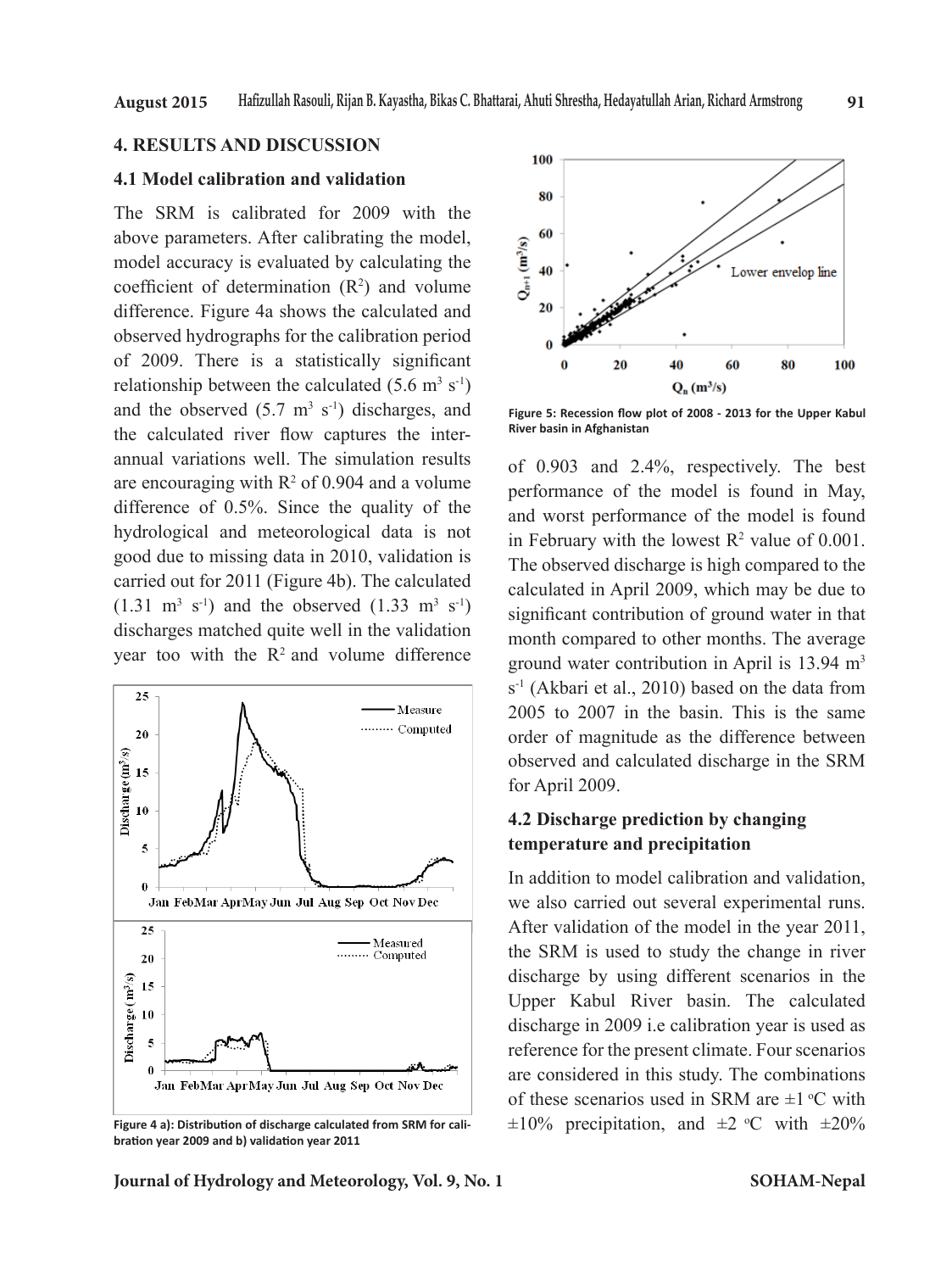

**Figure 6: Distribution of monthly discharge for different scenarios of temperature and precipitation**

precipitation. The combination of increase in temperature by 2  $\mathrm{^{\circ}C}$  and 20% precipitation show the highest change in discharge as shown in Figure 5. When air temperature increases by 1<sup>o</sup>C and precipitation by 10%, annual discharge increases by 17.4%. Similarly, when we increase temperature by  $2^{\circ}$ C and precipitation by 20% then annual discharge will increase by 47.3%. The changes in discharge with different temperature and precipitation scenarios in summer, winter and annually are given in Table 3 and Figure 6.

**Table 3. Change in calculated discharge by changing temperature and precipitation**

| <b>Scenario</b>           | Change in discharge $(\% )$ |               |         |  |  |
|---------------------------|-----------------------------|---------------|---------|--|--|
|                           | Winter                      | <b>Summer</b> | Annual  |  |  |
| $+1$ °C, $+10\%$ ppt.     | 39                          | 18.5          | 17.9    |  |  |
| +2 $\degree$ C, +20% ppt. | 51 2                        | 40.8          | 47.3    |  |  |
| $-1$ °C, $-10\%$ ppt.     | $-11.4$                     | $-19.2$       | $-17.0$ |  |  |
| $-2$ °C, $-20\%$ ppt.     | $-239$                      | $-43.0$       | -404    |  |  |

# **5. CONCLUSION**

The SRM is used to estimate discharge from the Upper Kabul River basin in Afghanistan. The SRM is calibrated for the year 2009 and validated in 2011. The calculated and observed mean discharges in 2009 are 5.6  $\text{m}^3$  s<sup>-1</sup> and 5.7  $\text{m}^3$  s<sup>-1</sup>,



**Figure 7: The changes in discharge with different temperature and precipitation scenarios in summer, winter and annually**

respectively; and  $1.31 \text{ m}^3 \text{ s}^{-1}$  and  $1.33 \text{ m}^3 \text{ s}^{-1}$  in 2011, respectively. The model calibration and validation shows good results with significantly high  $R^2$ , 0.904 and 0.903, and volume differences, 0.5% and 2.4%, respectively. Then the discharge is calculated by changing temperature and precipitation. When air temperature increases by  $1^{\circ}$ C and precipitation by 10%, annual discharge increases by 17.4%. Similarly, when we increase temperature by 2 °C and precipitation by 20% then annual discharge will increase by 47.3%. The results obtained suggest that the SRM can be used efficiently in the other snow fed sub-catchments of the Upper Kabul River basin and other mountain basins in Afghanistan.

# **ACKNOWLEDGEMENTS**

We would like to acknowledge the Contribution to High Asia Runoff from Ice and Snow (CHARIS) project of the University of Colorado at Boulder, USA funded by the USAID for financial support to carry out this research. We thank the reviewer Mary Jo Brodzik, The University of Colorado (CU), Boulder, USA for her constructive comments and suggestions. We also thank to Alana Wilson, CU, Boulder, USA for her kind help to improve the manuscript in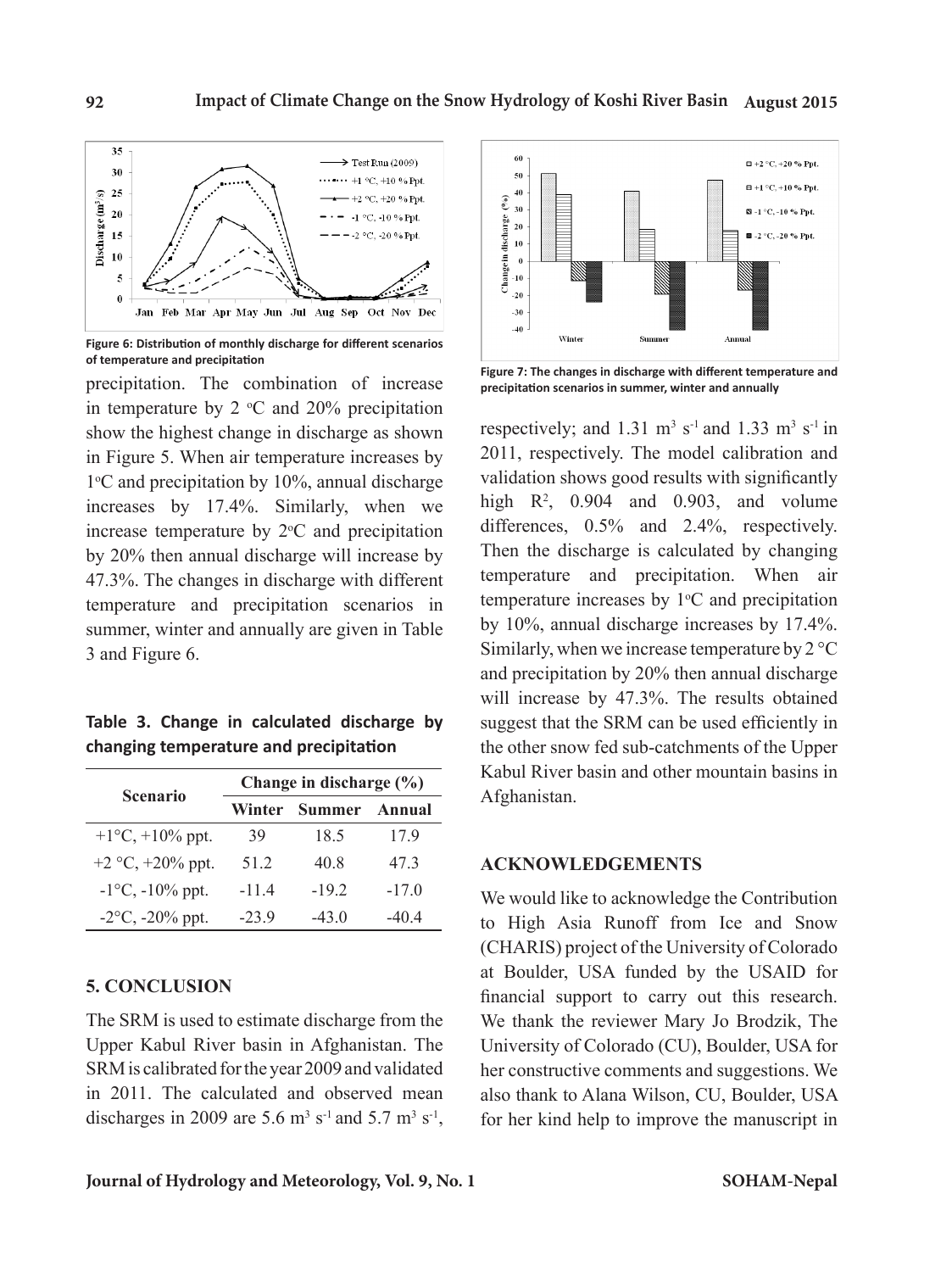the initial phase. We would like to thank the Geosciences Faculty, Department of Hydro-Meteorology, Kabul University, the Ministry of Water and Power, Government of Afghanistan, the Ministry of Mines, Government of Afghanistan, the Geodesy and Cartography Office, Government of Afghanistan for providing necessary data. We would also like to thank all members of the Himalayan Cryosphere, Climate and Disaster Research Center (HiCCDRC), Kathmandu University for their valuable supports.

# **REFERENCES**

- Abudu, S., Cui, C. L., Saydi, M., King, J. P. 2012. Application of snowmelt runoff model (SRM) in mountainous watersheds: A review. *Water Science and Engineering,* 5(2).
- Akbari, M., Ashoor, M., Chornack, M. P., Coplen, T. B., Emerson, D. G., Hubbard, B. E., & Verstraeten, I. M. 2010. Conceptual model of water resources in the Kabul Basin, Afghanistan. US Department of the Interior, US Geological Survey.
- Beniston, M. 2003. Climatic change in mountain regions: a review of possible impacts. In Climate Variability and Change in High Elevation Regions: Past, Present & Future, Springer, Netherlands, 5-31.
- Dahri, Z. H., Ahmad, B., Leach, J. H., Ahmad, S. 2011. Satellite – Based Snow Cover Distribution and Associated Snowmelt Runoff modeling in Swat River Basin of Pakistan. Proceeding of the Pakistan Academy of Science 48 (1): 19-32, 2011
- Dey, B., Sharma, V. K., Rango, A. 1989. A Test of Snowmelt-Runoff Model for a Major

River Basin in Western Himalayas. *Nordic Hydrology,* 20, 1989, 167-178

- Diaz, H. F., Beniston, M., Bradley, R. S. 1997. Climatic change at high elevation sites (Vol. 33). Springer.
- Fang, X., Pomeroy, J. W. 2007. Snowmelt runoff sensitivity analysis to drought on the Canadian prairies. *Hydrological Processes,* 21 (19), 2594-2609.
- Gautam, M. R., Timilsina, G. R., Acharya, K. 2013. Climate change in the Himalayas: current state of knowledge.
- Hall, D. K., V. V. Salomonson, and G. A. Riggs. 2006. MODIS/Terra Snow Cover Daily L3 Global 500m Grid. Version 5. Boulder, Colorado USA: NASA DAAC at the National Snow and Ice Data Center.
- Hatta, S., Nishimura, T., Saga, H., Fujita, M. 1995. Study on Snowmelt Runoff Prediction Using Weekly Weather Forecast. *Environmental International,*  21, (5), 501-507.
- Houben, G., Niard, N., Tünnermeier, T., Himmelsbach, T. 2009. Hydrogeology of the Kabul Basin (Afghanistan), part I: aquifers and hydrology. *Hydrogeology Journal,* 17 (3), 665-677.
- Ma, Y., Huang, Y., Chen, X., Li, Y. and Bao, A. 2013. Modelling Snowmelt Runoff under Climate Change Scenarios in an Ungauged Mountainous Watershed, Northwest China. Mathematical Problems in Engineering.
- MacDonald, R. J., Byrne, J. M., Kienzle, S. W. 2009. A physically based daily hydro-meteorological model for complex mountain terrain. *Journal of Hydrometeorology,* 10 (6), 1430-1446.